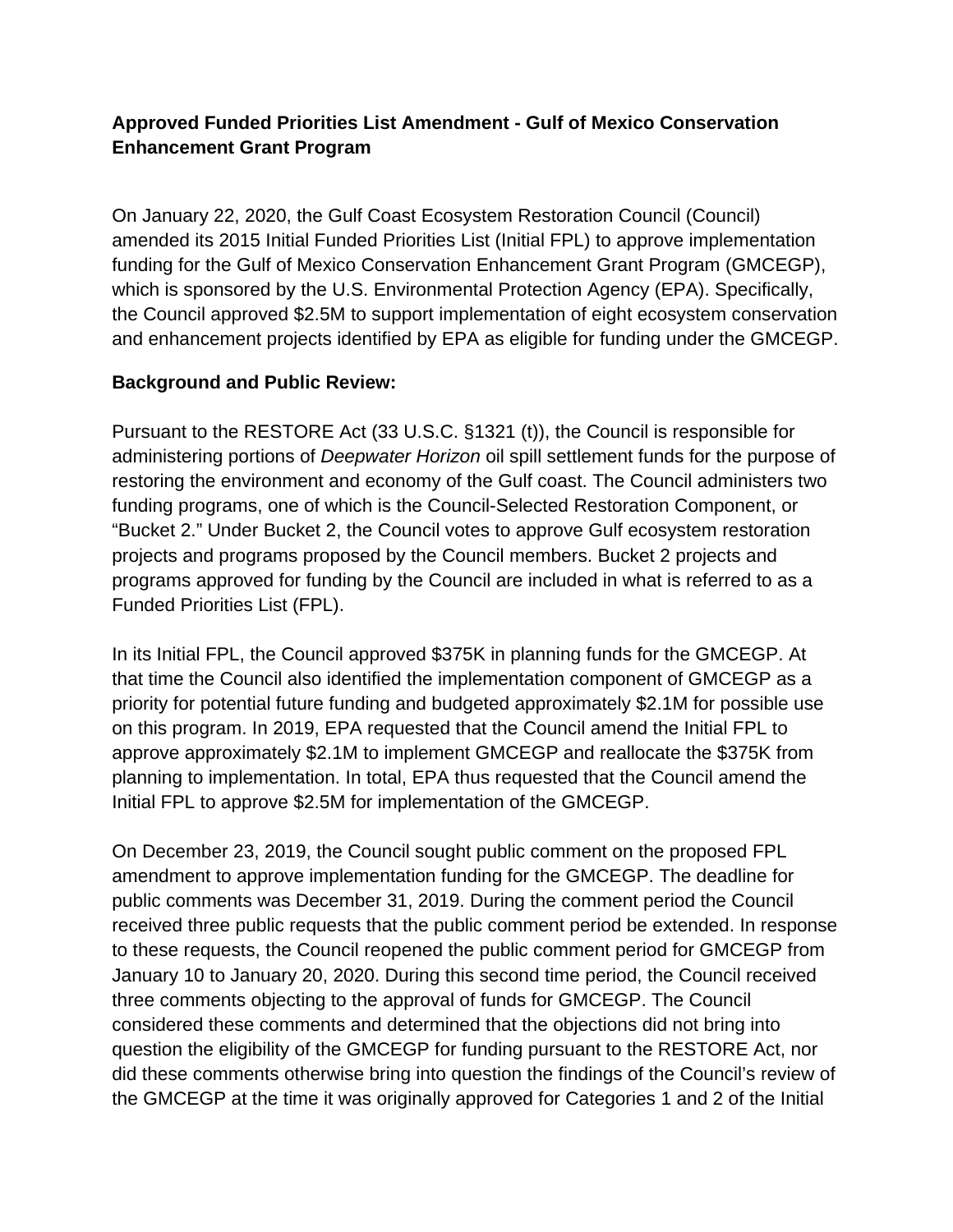FPL. After review of the public comments, on January 22, 2020 the Council voted to amend the Initial FPL and approve \$2.5M for implementation of the GMCEGP.

Under the approved GMCEGP, EPA will make Bucket 2 funds available to enhance private/public partnerships that support land protection and conservation across the Gulf Coast. The GMCEGP is aimed at Gulfwide land conservation organizations such as land trusts, non-governmental organizations and state land preservation agencies. The GMCEGP has the following objectives:

- Enhance land protection and conservation in priority landscapes of the Gulf;
- Improve habitats and water quality across the Gulf; and
- Enhance the understanding of the benefit of land protection to communities through focused outreach and education supporting conservation and stewardship.

Applicants for the GMCEGP must provide a non-federal match of 50% of the total cost of the project. Proposals should also demonstrate coordinated efforts among land conservation groups and include projects that are foundational and sustainable for habitat conservation and water quality improvement throughout the Gulf.

At the end of 2017 EPA issued a request for proposals for GMCEGP funding. After reviewing the proposals, EPA selected eight projects. The sponsors of these projects are listed below along with a brief description of the activity to be funded under the GMCEGP:

- **St. Tammany Parish Government:** Vegetative planting of Tenet Pond for habitat enhancement, Louisiana.
- **Atlanta Botanical Garden:** Enhance conservation through woody vegetation removal and evaluation of novel management in Florida's rare coastal wetlands ecosystem.
- **Land Trust for the Mississippi Coastal Plain:** Gulf Coast land conservation project assistance, Gulfwide.
- **Woodlands Conservancy:** Restoration and enhancement of habitat for resident and migratory birds in the Barataria Basin, Louisiana.
- **Mississippi Forestry Commission:** Enhancing and rehabilitating the ecological function in a major watershed and subwatershed in the Mississippi Gulf Coast region.
- **The Nature Conservancy:** Calcasieu Lake and Sabine National Wildlife Refuge oyster reef restoration project, Louisiana.